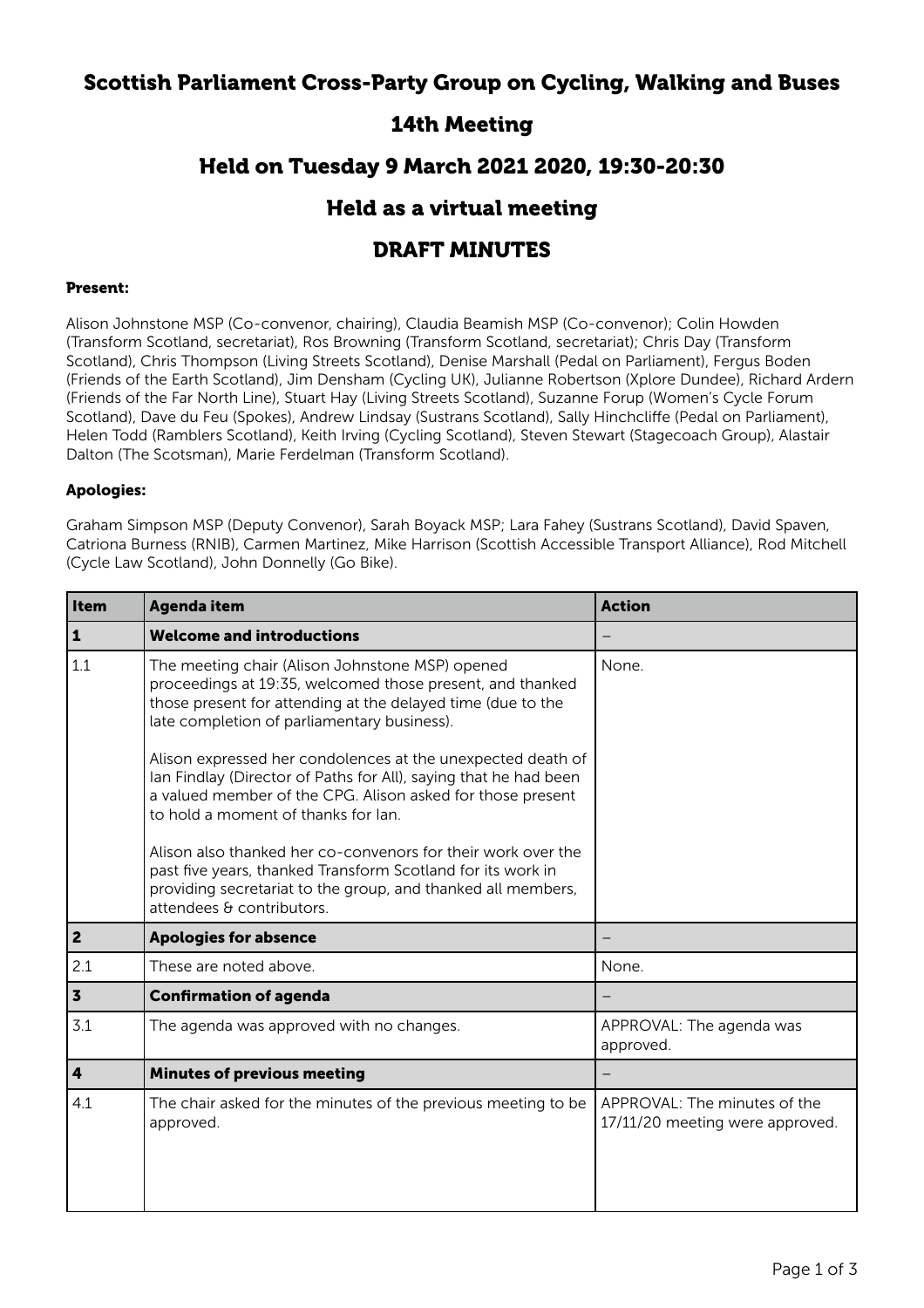| Item            | <b>Agenda item</b>                                                                                                                                                                                                                                                                                                                                                                                                                                                                                                                                                                                                                                                                                                                                                                                           | <b>Action</b> |
|-----------------|--------------------------------------------------------------------------------------------------------------------------------------------------------------------------------------------------------------------------------------------------------------------------------------------------------------------------------------------------------------------------------------------------------------------------------------------------------------------------------------------------------------------------------------------------------------------------------------------------------------------------------------------------------------------------------------------------------------------------------------------------------------------------------------------------------------|---------------|
| 5               | <b>Matters arising</b>                                                                                                                                                                                                                                                                                                                                                                                                                                                                                                                                                                                                                                                                                                                                                                                       |               |
| 5.1             | Colin Howden indicated that all actions from the 17/11/20<br>meeting had been carried out.                                                                                                                                                                                                                                                                                                                                                                                                                                                                                                                                                                                                                                                                                                                   | None.         |
|                 | He noted that a paper from Dave du Feu regarding the CPG's<br>correspondence with the transport minister on Traffic<br>Regulation Orders had been circulated with the agenda for<br>the meeting.                                                                                                                                                                                                                                                                                                                                                                                                                                                                                                                                                                                                             |               |
| $6\phantom{a}6$ | What do transport groups want from the next Scottish<br><b>Government?' breakout rooms</b>                                                                                                                                                                                                                                                                                                                                                                                                                                                                                                                                                                                                                                                                                                                   |               |
| 6.1             | The chair indicated that the remainder of the meeting would<br>follow a different format to that held at previous meetings.<br>Delegates were to be split into three randomly-allocated<br>'breakout rooms' at which they would be asked to come<br>forward with a single policy proposal for each of the walking,<br>cycling and buses policy areas. The proposals would then be<br>published in a non-attributed fashion. Alison stressed that the<br>proposals must not be 'party political'.<br>Delegates split into the three groups, convened by Julianne<br>Robertson, Marie Ferdelman & Stuart Hay, for 30 minutes.<br>A record of the points raised in the breakout rooms has<br>subsequently been published at: https://transform.scot/wp/<br>wp-content/uploads/2021/03/What-Do-Transport-Groups- | None.         |
|                 | Want-from-the-next-Scottish-Government_-CPG-<br>CWB-2021-03.pdf                                                                                                                                                                                                                                                                                                                                                                                                                                                                                                                                                                                                                                                                                                                                              |               |
| $\vert$ 7       | What do transport groups want from the next Scottish<br>Government?' feedback from breakout rooms                                                                                                                                                                                                                                                                                                                                                                                                                                                                                                                                                                                                                                                                                                            |               |
| 7.1             | There was then feedback from the three breakout room<br>convenors.                                                                                                                                                                                                                                                                                                                                                                                                                                                                                                                                                                                                                                                                                                                                           | None.         |
|                 | Stuart indicated that on walking, discussion had focussed on<br>20-minute neighbourhoods; cycle discussion had focussed<br>on cycling budgets & network development, plus presumed<br>liability; and on buses, enforcement of bus priority $\theta$ bus<br>cameras. There had also been discussion on rural issues:<br>connecting rural towns by walking & cycling, but also<br>sustainable bus services.                                                                                                                                                                                                                                                                                                                                                                                                    |               |
|                 | Marie reported that discussion had focussed on "making<br>everyday journeys easier": getting to school, shops, bus stops.<br>On walking, specific funds were considered necessary; on<br>cycling, segregated infrastructure, including in rural areas; and<br>for buses: availability, integration, incentivisation, simple<br>ticketing.                                                                                                                                                                                                                                                                                                                                                                                                                                                                    |               |
|                 | Julianne spoke about: the need for planning 20mph<br>neighbourhoods & building upon Spaces for People.<br>However, there had been opposition to e-scooters. On<br>walking, issues raised had included: implementing pavement<br>parking, making sure cycling doesn't impinge on pedestrians;<br>footways in rural areas. On buses, there had been discussion<br>on: what can be done for rural buses, bus priority, better<br>integration between modes, and making sure people aren't<br>left behind by technology. There had been a view that more<br>attention should be paid to rural issues.                                                                                                                                                                                                            |               |